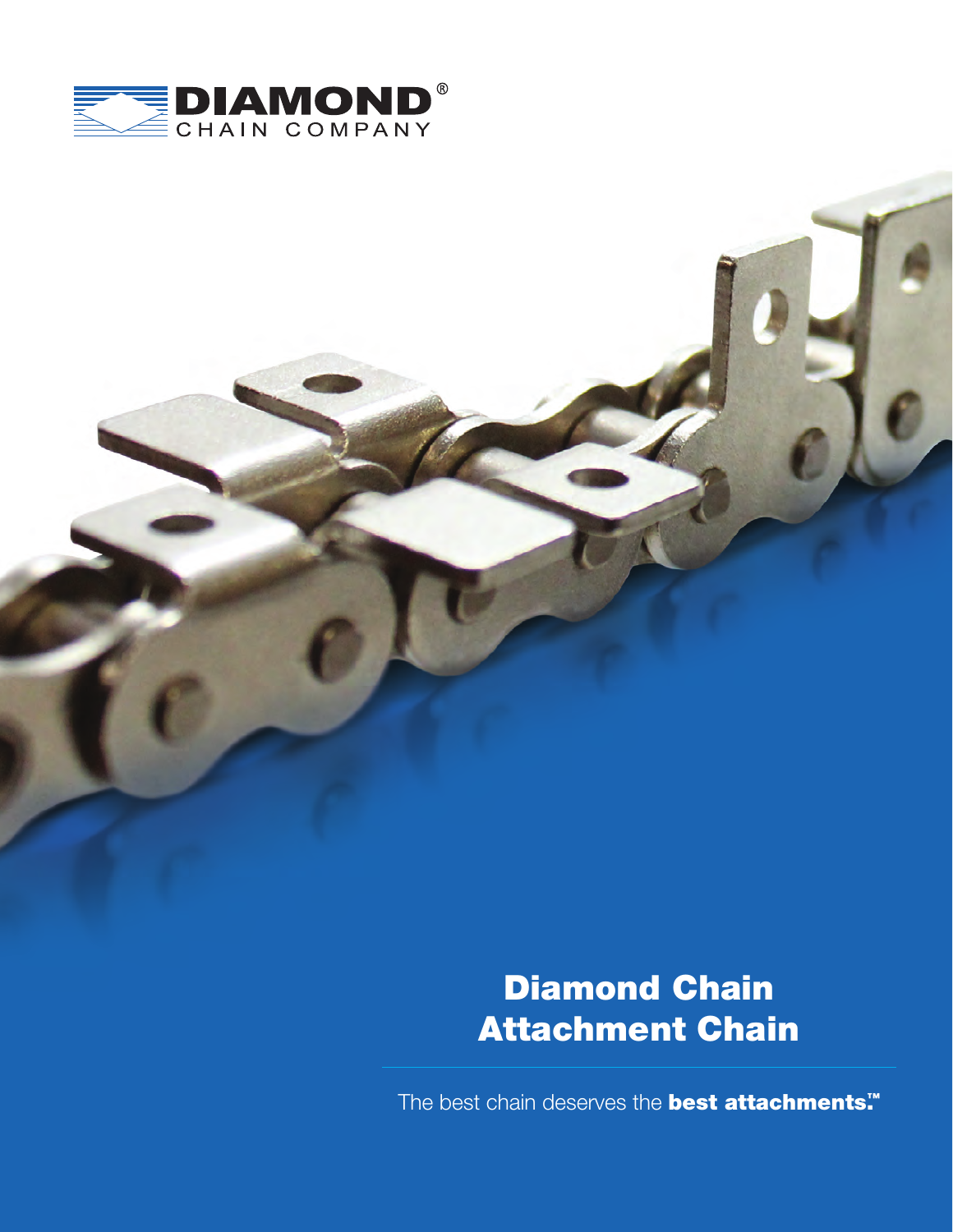## Diamond Attachment Chain

Since 1890, Diamond Chain Company has been setting the standard for high quality, industrial roller chain. The same performance and attention to detail upon which the company was founded is available with our Made-to-Order attachment chain, with an updated offering for 2018:

- ◆ Diamond Dash Express Program shipment of most popular attachments and sizes within two business days of order confirmation
- $\bullet$  Detailed drawings provided with each quote new configurator provides part numbers and detailed drawings allowing chain verification before the order is placed
- $\triangle$  Advanced custom attachment capability new laser fabrication cell allows precise and rapid creation of custom attachments, with minimal or no tooling required

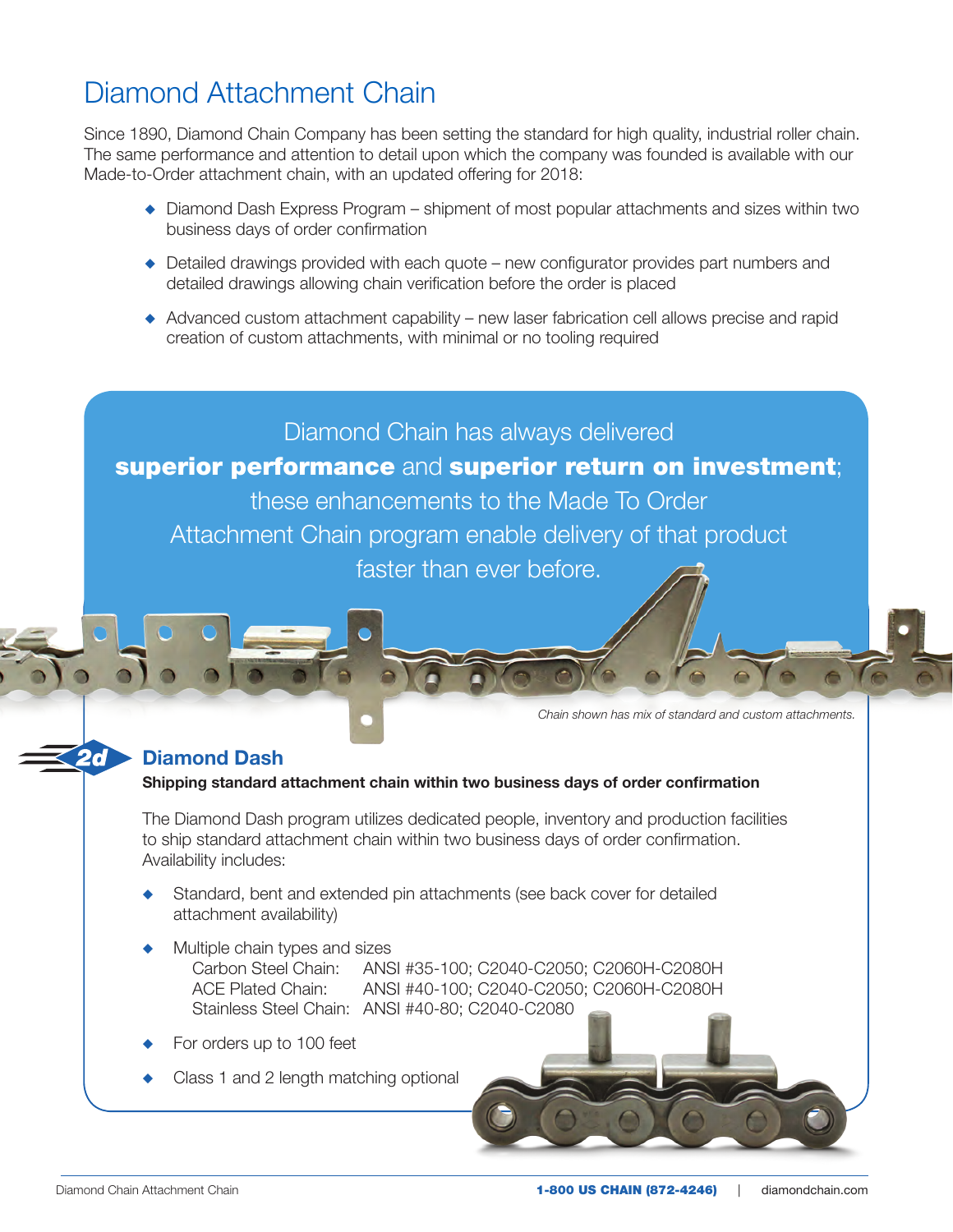

## **Electronic Configurator**

#### **Detailing drawings and part number provided with each quote**

Each quote for standard attachment chain now includes detailed drawings and part numbers provided by the Diamond electronic configurator. This provides verification that the made-to-order chain will be produced exactly as needed.



### **Custom Attachments**

#### **Laser fabrication cell allows precise, rapid custom part development**

New for 2018, a laser fabrication cell is dedicated to the production of attachment components. While traditional presses are still used for high-volume attachments, low volume or custom attachments can be quickly and precisely produced without the need for traditional tooling or long setup/changeover times. The laser cell uses the same quality materials as standard attachments, and an extensive inventory of raw materials ensure the ability to produce attachments for the desired chain size.

Please contact your sales representative or Diamond Chain customer service to submit a custom

#### **NOTE:**

The laser fabrication cell replaces the need for a traditional punch press for component fabrication. Tooling may be required for bent attachments.



*Laser Fabrication Cell*